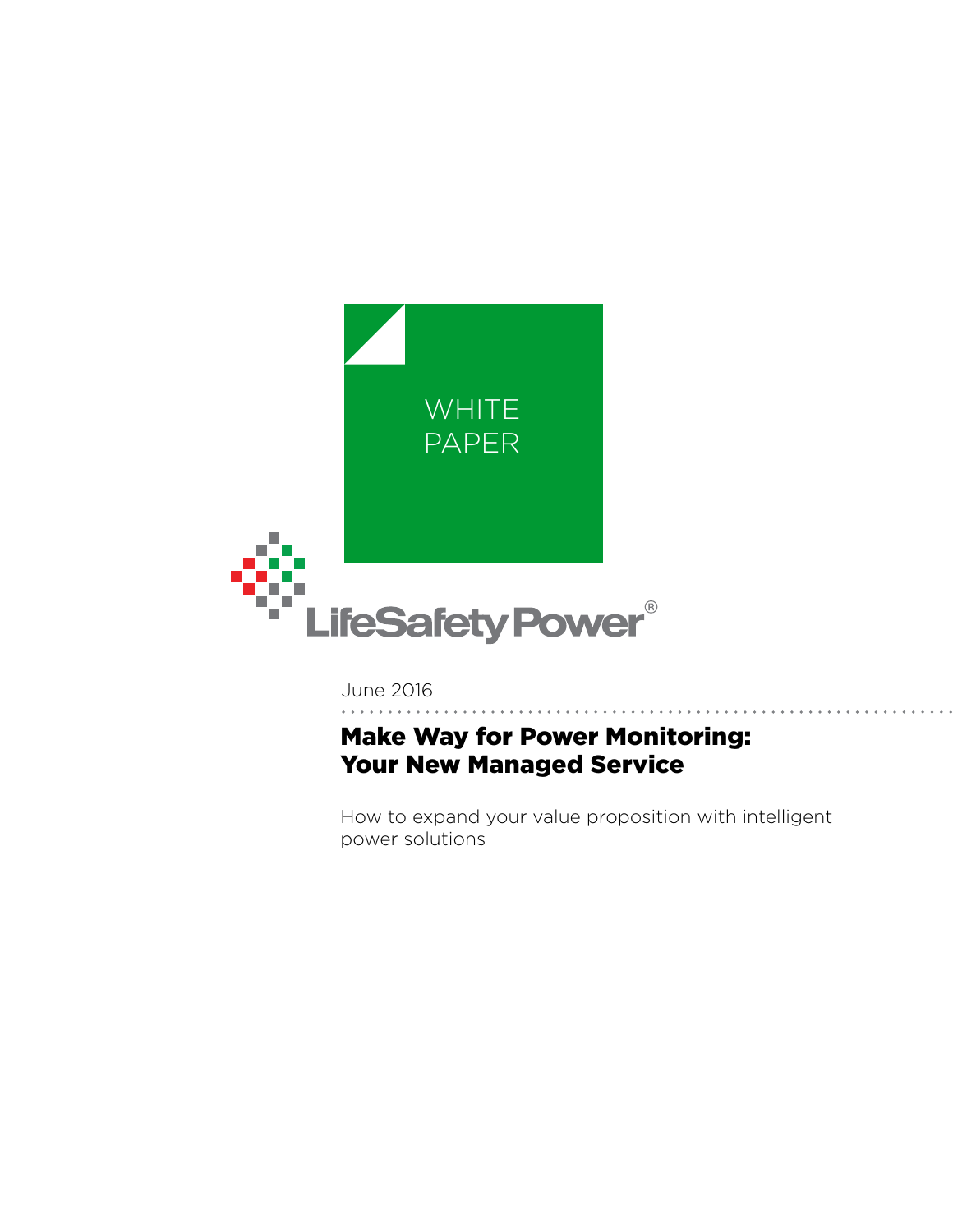



### **Contents**

| Power solutions as a managed service 3                                 |
|------------------------------------------------------------------------|
| How does remote monitoring of power solutions work? $\dots\dots\dots$  |
| Example of how remote monitoring assists the customer: $\dots \dots 8$ |
| Making remote monitoring part of your customer care plan 8             |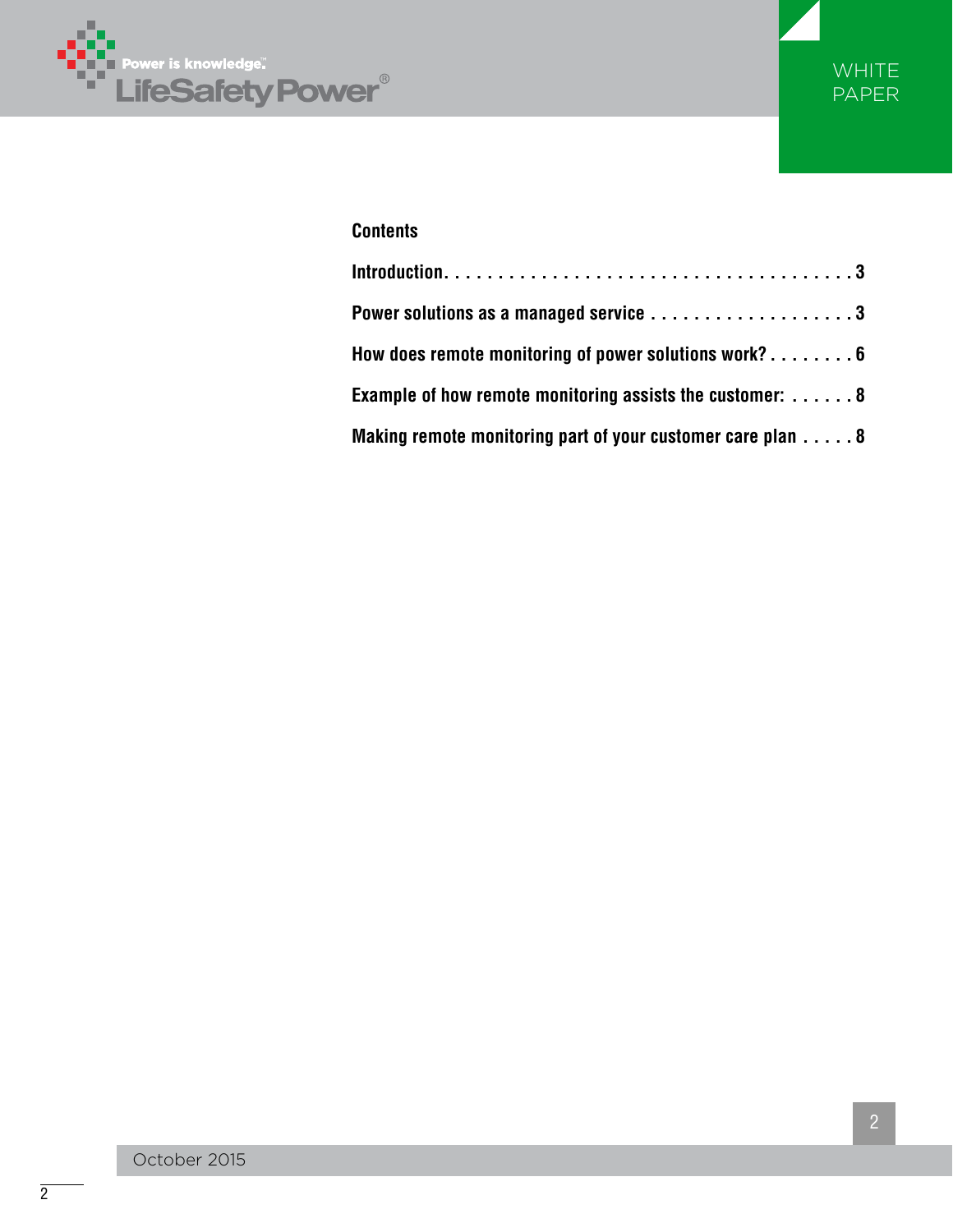



# Introduction

It's a familiar story: hardware profit margins continue to erode and security integrators struggle to add value and profitable revenue streams to the business. The stark reality of the integration business today is that hardware margins once typically 40 percent or so are now reported as eight to twelve percent. The only way to compensate is to pick up the slack in follow-up services, which can be an oxy-moron while trying to cut expenses for techs and truck rolls.

It doesn't have to be this way. Now, there are new ways to add recurring monthly revenue (RMR) and become a more efficient company through proactive service and customer care plans. The new game in town? Adding remote monitoring, testing and diagnostic capabilities to your security and life safety power systems to generate cost savings and boost RMR, while making your services more valuable to the customer.

## Power solutions as a managed service

The power supply is a critical part of the interoperability of any security or life safety system and now remote monitoring of power solutions can be your new managed service. Remote monitoring as a managed service ensures the entire installed solution receives the power needed to operate correctly. Integrators also have, through these total solutions, the ability to generate new billable services through remote reporting, while remote test and diagnostic functionality further saves technician time and labor.

A connected solution promotes ongoing uptime—and now you can help provide better reliability to the end-user customer and boost your company's value proposition through intelligent, network-connected remote power solutions. In the field, systems integrators and end users are taking advantage of remote monitoring of power solutions:

3 • Jim FitzGibbon, Security Division Operations Manager for **CM3 Building Solutions Inc., Fort Washington, Pa**., says remote monitoring makes it easier to interact with the solution, while adding value to both their business and the physical security at the end-user location. "We do a lot of access control and use different custom configurations with Mercury Security controller hardware and hyperlink to LifeSafety Power network modules. It's beneficial to us and our technicians and we can see doors that may not be working properly." FitzGibbon says remote monitoring and networking capabilities are especially important for customers such as school districts, with a number of different buildings and

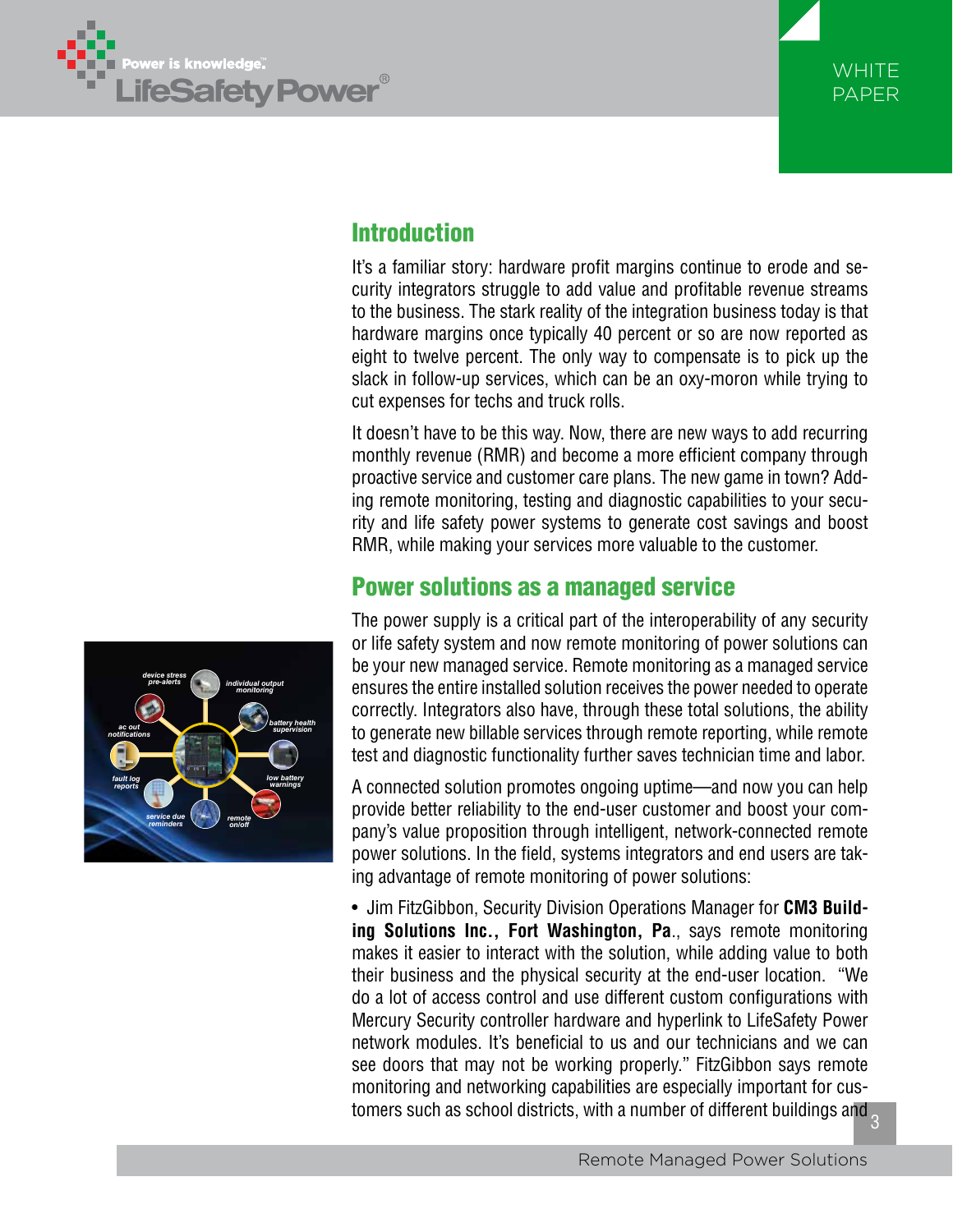





locations. "We repackage this as a solution to our customers and have taken it a step further in making it completely modular. I can design a solution for anything and that's what I need to do for our users. There's so much flexibility in the LifeSafety Power solution. We have certain configurations we use for everyday access control and have the ability to do the custom configurations as well. We make every output independently fused, so we know immediately if there is a service issue." FitzGibbon says the company not only has the ability to set system faults and other issues remotely, but adds value and a dollar amount to the solution to the customer, with that amount dependent on the nuances of the entire system and the amount of control the integrator or the end user dictates.

**• Houle Electric, Vancouver, B.C.**, offers intelligent power to its customers. The company believes putting smarts into the management of power systems makes sense both to their electrical contracting and security division firm as well as its customers. With its deployed power solutions, Houle Electric measures load distribution and peak usage, among other things, which helps meet requirements of LEED projects and green objectives. It also helps the company better plan for and anticipate any challenges or issues with remote monitoring of product solutions.



houle

electric

**• Preferred Technologies Inc., (Pref-Tech), Houston, Texas**, has implemented a connected power solution along with a comprehensive, selftailored security management platform to assist in providing proactive service and maintenance plans to enterprise and other customers. The company has integrated LifeSafety Power's NetLink remote monitoring module alerts and communications so specific information on power solution health is instantly displayed on the security management software's graphical user interface – showing power solution status, alerts and ongoing connectivity. Shaun Castillo, President of Pref-Tech, says one of the biggest overlooked but most critical features is the ability to monitor power solutions over the network. "We can receive a proactive health report or diagnosis that a magnetic lock has failed or is beginning to fail, prior to a security issue or loss." Pref-Tech has taken its remote monitoring capabilities one step further – the company has engineered a custom task inside a graphical user interface of the security management system platform to view status instantly, all in one place.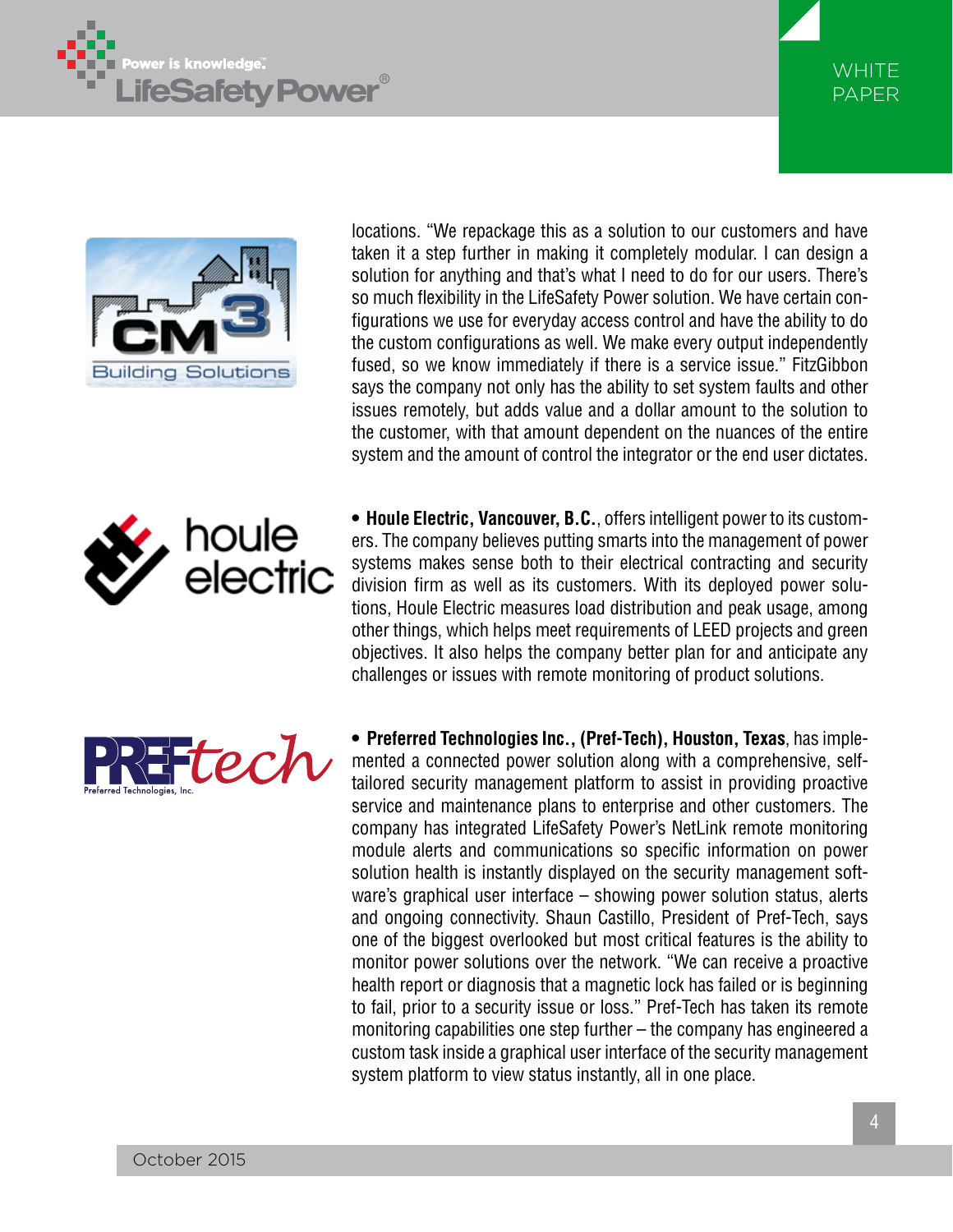



# **SIEMENS**

**• Siemens Building Technologies, Buffalo Grove, Ill.,** has deployed a vast, interconnected, networked base of power solutions across the campus at the Massachusetts Institute of Technology to keep this technology-centric customer up and running as it continues to upgrade its access control and security solution.

These and similar scenarios play out daily across the technology integration community, because the future of the industry is grounded in services that yield a stronger bottom line and a more efficient and effective systems integration business.

The real crux of the story is that savvy systems integrators can elevate their business to new levels, garner more RMR and help keep the customer's system healthy and ready at a moment's notice during a security or life safety event. Remote monitoring, added to customer care or proactive service plans, elevate the stature of the company in the eyes of the end user – making the company the total integrated solution provider every user wants.

Not only does this proactive, service-oriented model give systems integrator a differentiator in a competitive marketplace, but it often allows the company to save a truck roll. Industry estimates vary on what the loaded labor costs are to roll a truck. In smaller cities and towns, the costs can be \$250 or greater per site visit. In larger metropolitan areas it may cost double that amount. In New York, for example, where parking is at a premium, companies may have to dispatch two technicians – one to troubleshoot the system while the other drives the streets looking for parking or waiting for the other installer to finish their work.

The amount of RMR generated is subject to many factors, including the specifics of the deployed solution and the number of 'points' being monitored. Remote monitoring adds value to the entire solution and can also be included in upfront installation costs. But like interactive services, the monthly RMR can range from a low of an additional \$15 to \$20 per month per connection to hundreds of dollars per month especially for multiple location accounts. When the user finds value and can better control the uptime of the solution, adding RMR to the service and maintenance contract is easy do.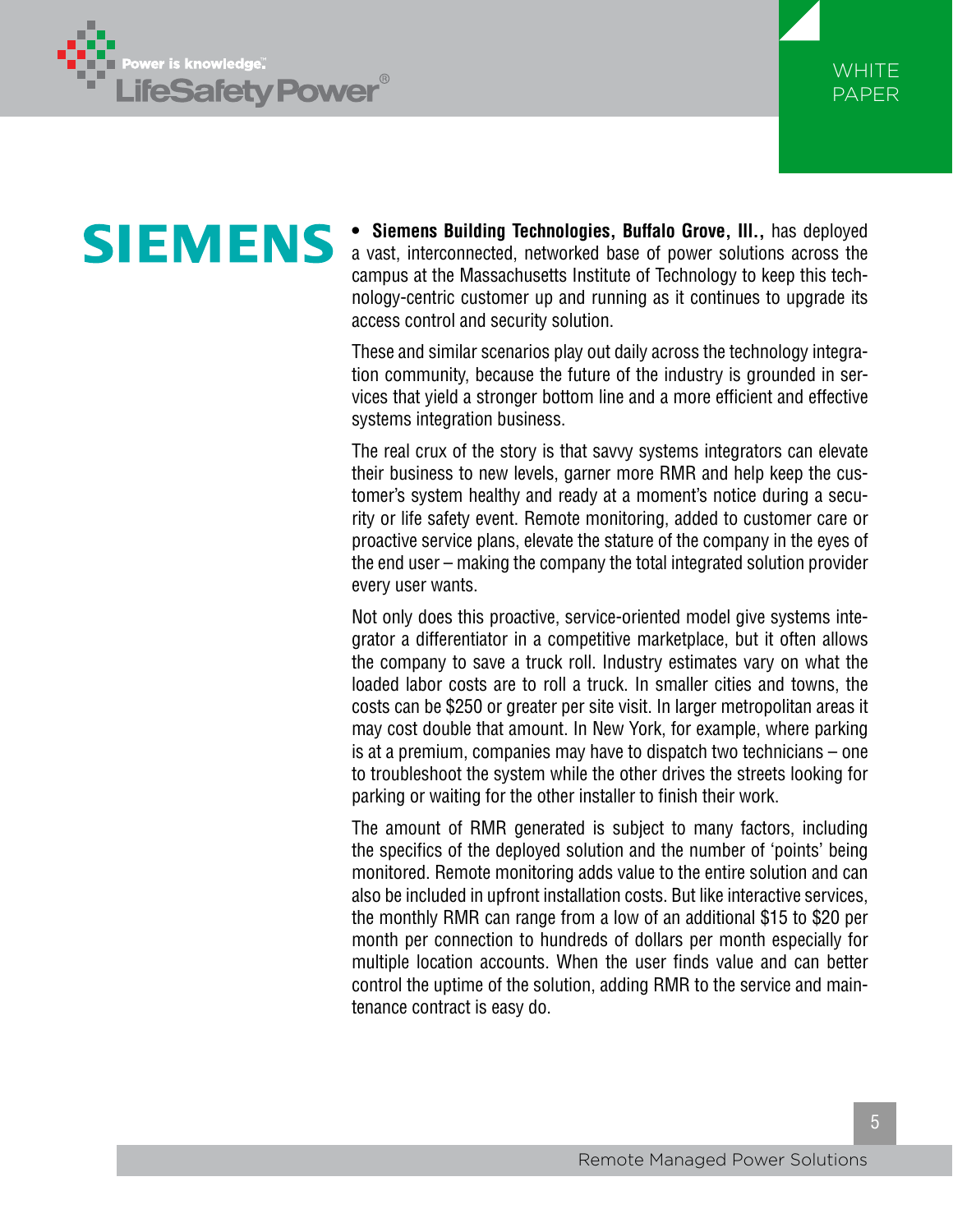





# How does remote monitoring of power solutions work?

Remote monitoring makes integration firms more proficient in the field, and that translates to more money to the bottom line from direct time and labor savings. Several of the managed services you can provide with remote monitoring include: remote battery testing; power recycle; information on trouble alerts; remote diagnostics; report generation at will or on schedule; and system health logs.

Here's how remote monitoring of power solutions works: You are notified by email, text or while online that one of the power solutions is running hot, the access control won't engage, or the security solution might somehow be compromised should a real emergency occur. You can remotely, from anywhere, access the graphic user interface, assess the system health, and even reboot or reset necessary components. If a visit is necessary it can be scheduled immediately if necessary or conveniently the next business day. The proper parts and accessories can also be planned for, so ideally the visit is accomplished during a single call.

Here's what intelligent remote monitoring brings to the table for both integrator and end user:

#### *Reduced service calls*



As the loT progresses, sophisticated electrical components will need to be up and running consistently. When there is a problem, the ability to remotely service connected components, such as power solutions, will become increasingly important. No longer will technicians have to trudge out to the field during regular and even off hours, because many problems can be solved over the Internet and with a simple-touse graphical user interface. That's a huge savings for the integration company. Truck rolls are expensive, and instead of having technicians drive to a job site to fix a problem, they can do it from a tablet, laptop or even a smartphone, and save their drive time instead to put a new customer online.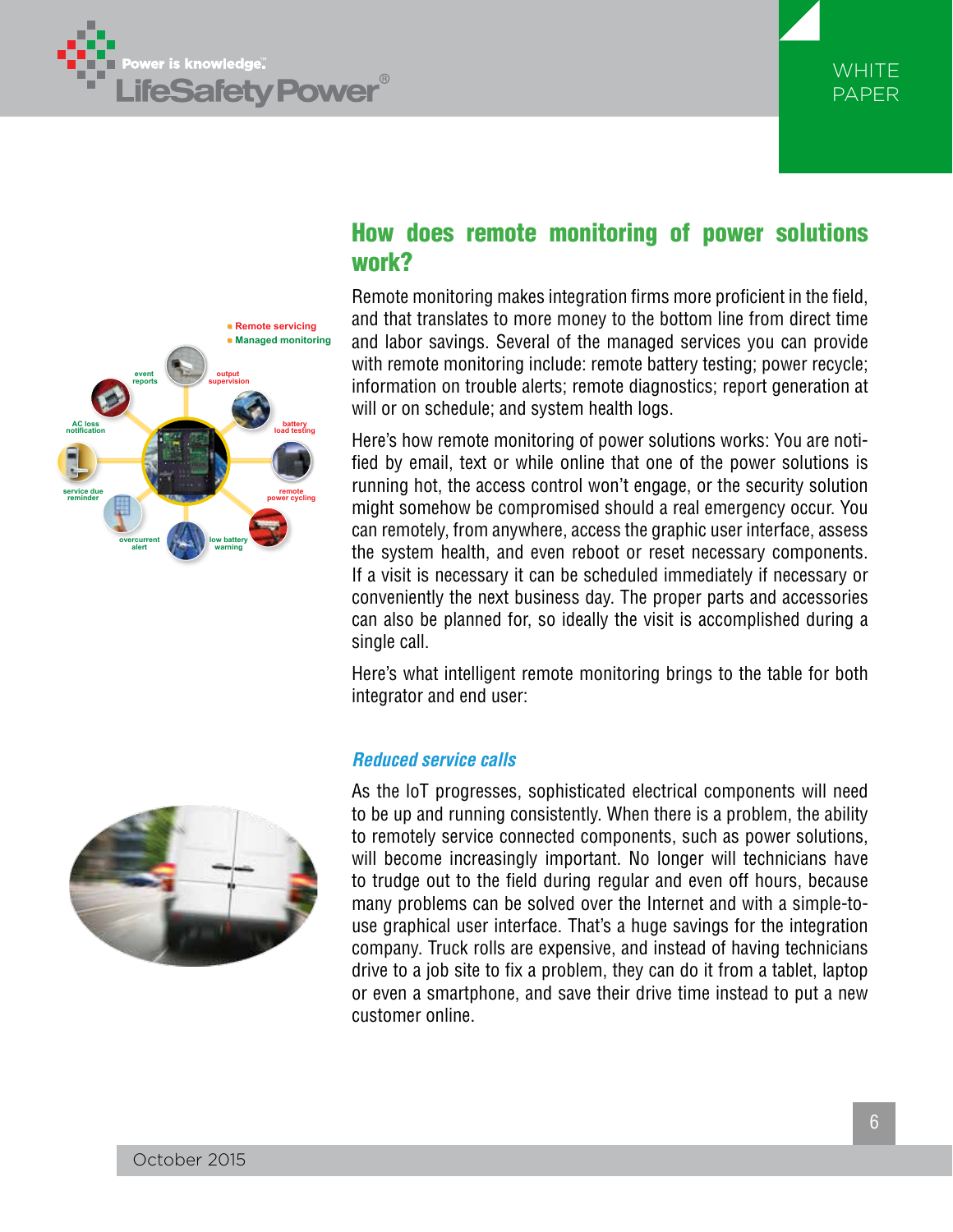





#### *The ability to perform remote diagnostics and tests*

Being able to track devices on the network is a value-add for the systems integrator and the customer. A quick look at system health is possible at a moment's notice, and trouble conditions come in real time. Solutions from LifeSafety Power have the ability to monitor and test batteries and provide real-time status and system alerts on individual output conditions for a comprehensive look inside system health.

Batteries are more stable than ever, but now, with a remote load test or pre-programmed time to service notification it's possible to know when they are at the end of their lifespan. Other components of the connected solution may be to blame as well, but this look inside from a distance also allows technicians to accurately assess what equipment they might need to change out or bring to the customer location if an on-site visit is required. Networked, intelligent power solutions allow integrators to remotely test and assess battery system health and any potential issues in many instances without a site visit and truck roll. These remote diagnostics mean more money in the pockets of the integration company and consistent uptime for the customer.

#### *Instant, remote notification of trouble alerts*

When there's trouble with a networked solution, the systems integrator should be the first to know, not the customer upon failure. Intelligent, networked power solutions allow trouble alerts to be sent automatically and immediately, so the integrator is the hero and not the bad guy. Now you can detect problems before or as they occur, so the customer is assured that their system is operational 24/7 and especially in the event of a security breach or life safety event. Intelligent power system solutions will regularly assess power operation and the health of connected solutions and pick up failures immediately. For example, a short circuit or integrated lock that is running "hot" and could present a fire hazard will instantaneously generate an email alert or Simple Network Management Protocol "trap" to notify the integration company or end user of a potential problem

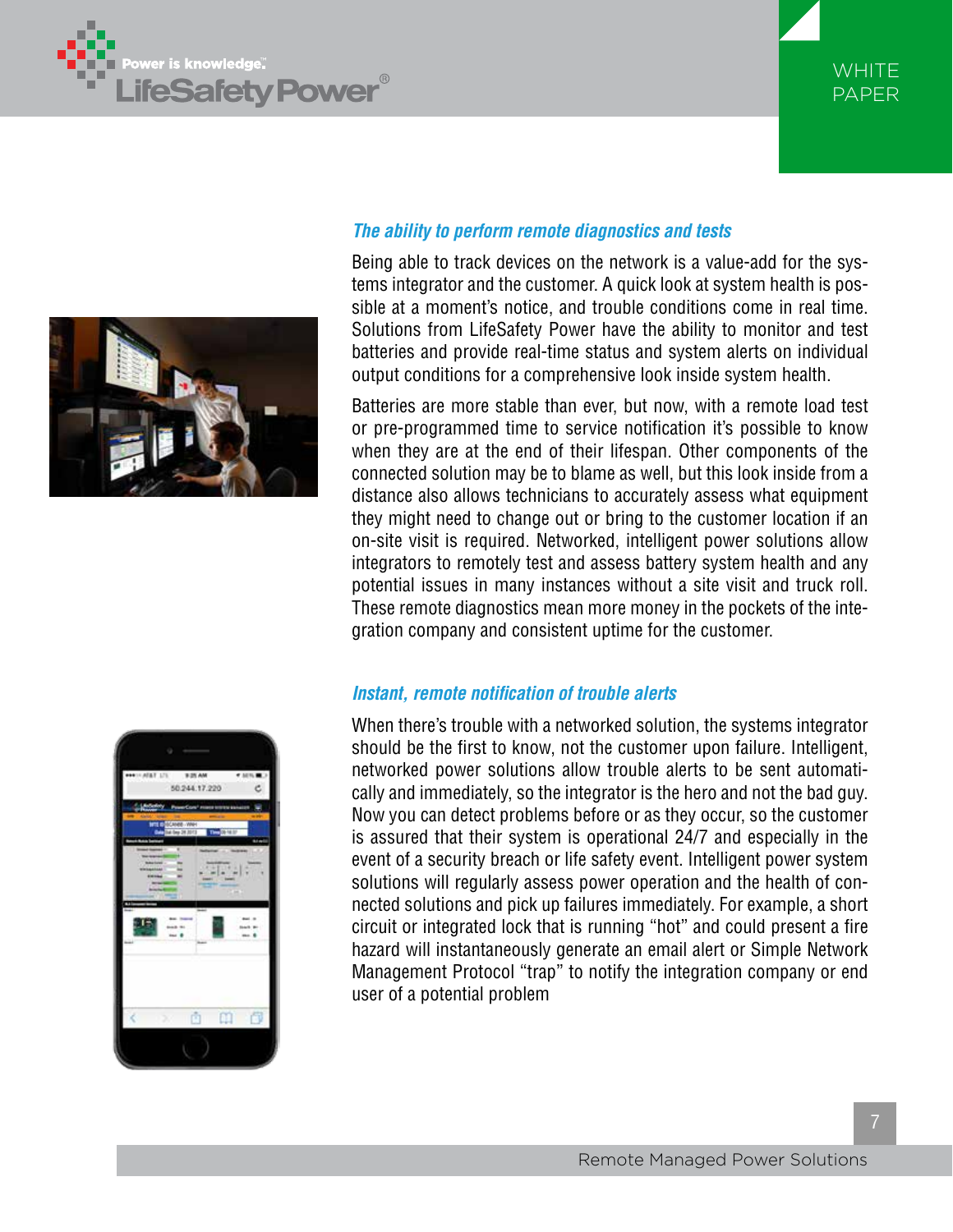





#### *Comprehensive system health log*

Customers like metrics and data, and today's connected power solutions allow systems integrators to generate detailed reports on the operating status of devices. These health reports can be produced on demand, daily, weekly, monthly or scheduled at intervals the customer desires. Reports can be saved for yearly status updates or other accountability purposes, such as in meeting compliance or regulation requirements.

## Example of how remote monitoring assists the customer:

Locking devices today use two coils for operation at either 12 or 24VDC. If one of those coils sustains an open or a short circuit it will cause improper operation of the lock or a fire hazard. Either of these conditions can be picked up on the occurrence and immediately be remedied before a more serious condition results.

Lower total cost of ownership (TCO) is also attainable with remote monitoring, another added selling point in customer care plans. When the end user can have more reliable connectivity, their TCO is lower. One problem that can be solved remotely can significantly lower overall system cost. In addition, planned maintenance can be scheduled as needed, without the escalated cost of unanticipated weekend, evening or holiday visits.

# Making remote monitoring part of your customer care plan

Responsive, proactive service is a critical part of today's managed services. Integrators can reduce their internal costs to service customers, and that means stronger profits to the bottom line. More RMR is possible by adding features and functionality to a customer's proactive care plan. But most of all, the integrator becomes the single, total solution provider the end-user turns to for ongoing service, year after year.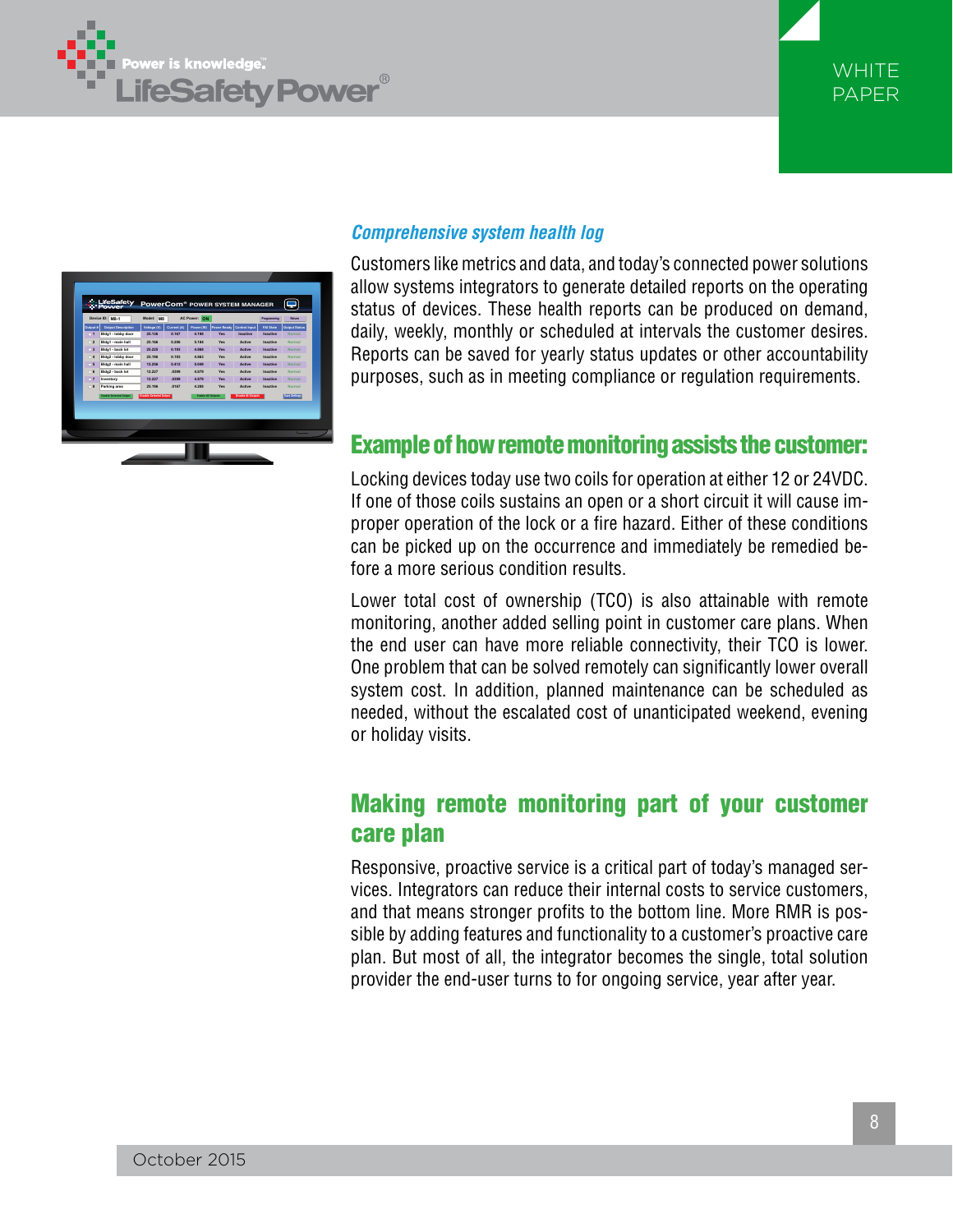



# Conclusion

Making remote monitoring part of your customer care plan is the only way for systems integrators to guarantee future success and profitability. Responsive, proactive service is a critical part of today's managed services. Integrators can reduce their internal costs to service customers and that means stronger profits to the bottom line. More RMR is possible by adding features and functionality to a customer's proactive care plan. But most of all, the integrator becomes the single, total solution provider the end-user turns to for ongoing service, year after year.

## About LifeSafety Power — Power is Knowledge™

LifeSafety Power is the leader in Smart Power Solutions and patented remote monitoring capabilities, providing modular AC, DC, and PoE power systems that meet the growing needs of the life safety and security industries. Realizing that network technology presents new opportunities for active monitoring and management of power supplies connected to access control systems, fire systems, video surveillance and more, the company has built its products from day one with intelligence and functionality in mind. LifeSafety Power's current product offering and planned future innovations in battery test, display and diagnostics represent an important step in providing overall system reliability and uptime.

All of the product features discussed in this white paper are available within LifeSafety Power's product line.

Visit www.lifesafetypower.com for more information, or check these links for additional information:

*http://www.lifesafetypower.com/support*

*http://www.lifesafetypower.com/learning-center*

#### **Contact:**

*Joseph Holland, VP of Engineering* jholland@lifesafetypower.com 888.577.2898